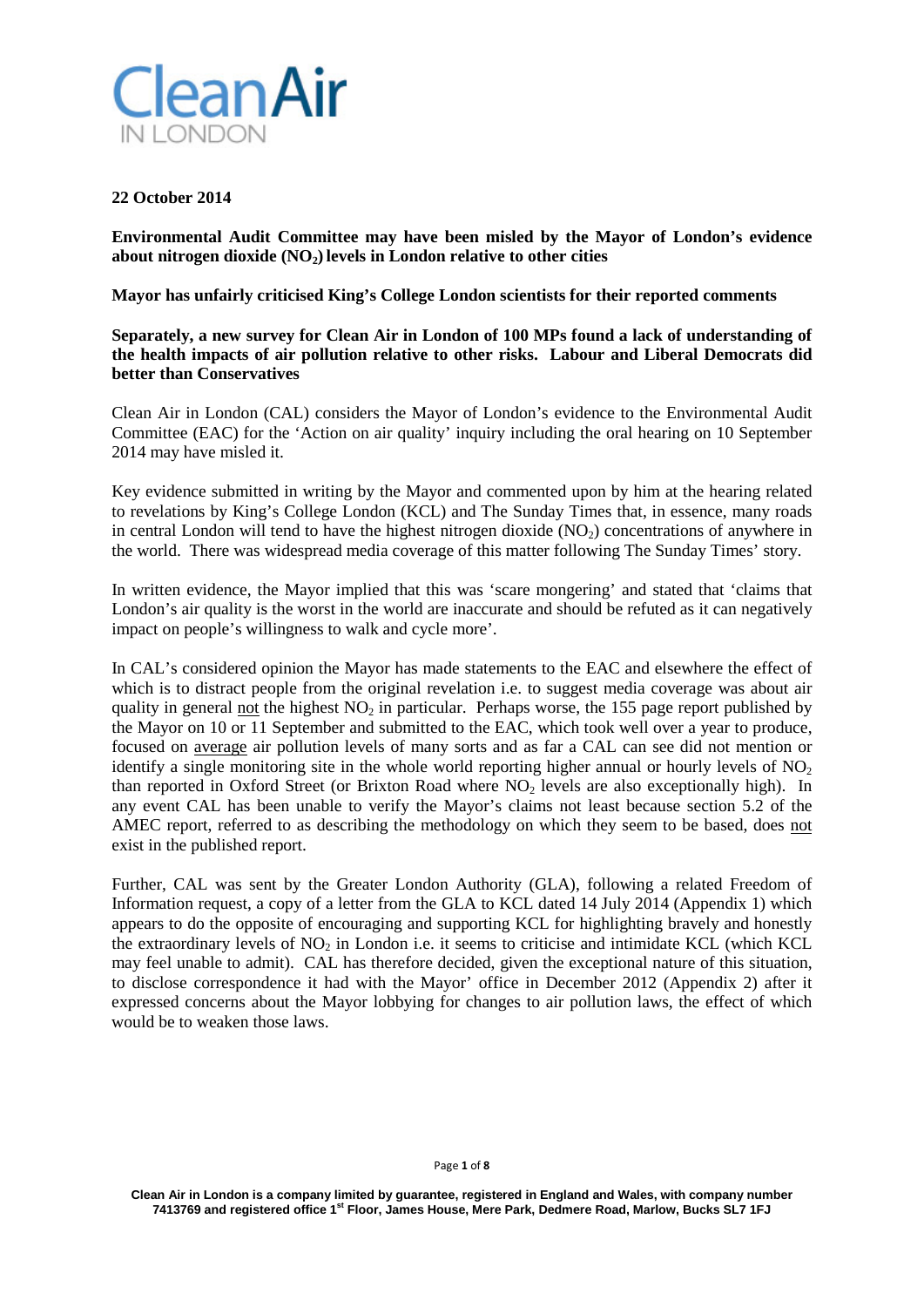

CAL hopes that by publishing these two communications it will encourage more transparency and scrutiny of communications between the Mayor or his office and those seeking in good faith to highlight issues of great importance to London.

Given the nature of issues, CAL hopes the EAC will invite the Mayor to attend a further oral evidence hearing at which he would be asked to address the concerns raised in this letter.

Set out below is more information on the above.

# **Health**

The Government and the Mayor have downplayed the health impacts of  $NO<sub>2</sub>$ , failing to mention that it is the only 'modern' molecule within the whole gaseous component of air pollution subject to World Health Organisation (WHO) guidelines and British and European Union legal limits.

Whereas the particle component of air pollution is regulated by its total mass concentration, gases other than  $NO<sub>2</sub>$  are largely ignored. It is vital therefore that levels of  $NO<sub>2</sub>$  are reduced to avoid: its direct health effects and those of other toxic pollutants from combustion; and its contribution with nitrogen monoxide as a precursor to the formation of deadly particles. Sulphur dioxide, which is also regulated, has been largely eliminated as a problem by the use of ultra-low sulphur fuels.

In February 2014, a review and meta-analysis of long-term studies of the impacts of  $NO<sub>2</sub>$  concluded "There is evidence of a long-term effect of  $NO_2$  on mortality as great as that of  $PM_{2.5}$ " and "An independent effect of  $NO<sub>2</sub>$  emerged from multipollutant models".

<http://erj.ersjournals.com/content/early/2014/02/20/09031936.00114713.abstract>

Given the exceptionally high levels of  $NO<sub>2</sub>$  in cities like London compared to  $PM<sub>2.5</sub>$  in Chinese or Indian cities, it is possible therefore that mortality is those cities attributable to  $NO<sub>2</sub>$  will be higher – perhaps much higher – than that for fine particles  $(PM_{2.5})$  (which has long been understood to be the biggest risk from invisible air pollution) e.g. more than 4,300 attributable deaths per year in London. CAL would like to know whether the Mayor or the GLA Group has commissioned or is aware of work on mortality estimates for  $NO<sub>2</sub>$  in London and if so for an indication of the scale of them.

Please note that whereas some 75% of  $PM_{2.5}$  and  $PM_{10}$  in London originates from outside the city, the position with  $NO<sub>2</sub>$  is broadly the opposite i.e. some 75% originates from within the city and is therefore a better indicator as a pollutant of the Mayor's 'success' in reducing air pollution.

### **The Sunday Times**

Two articles appeared in The Sunday Times on 6 July 2014. Selected quotes are shown below.

The first was on the front page titled 'Oxford Street worst in the world for diesel pollution'

<http://www.thesundaytimes.co.uk/sto/news/article1430984.ece> (subscription)

Page **2** of **8**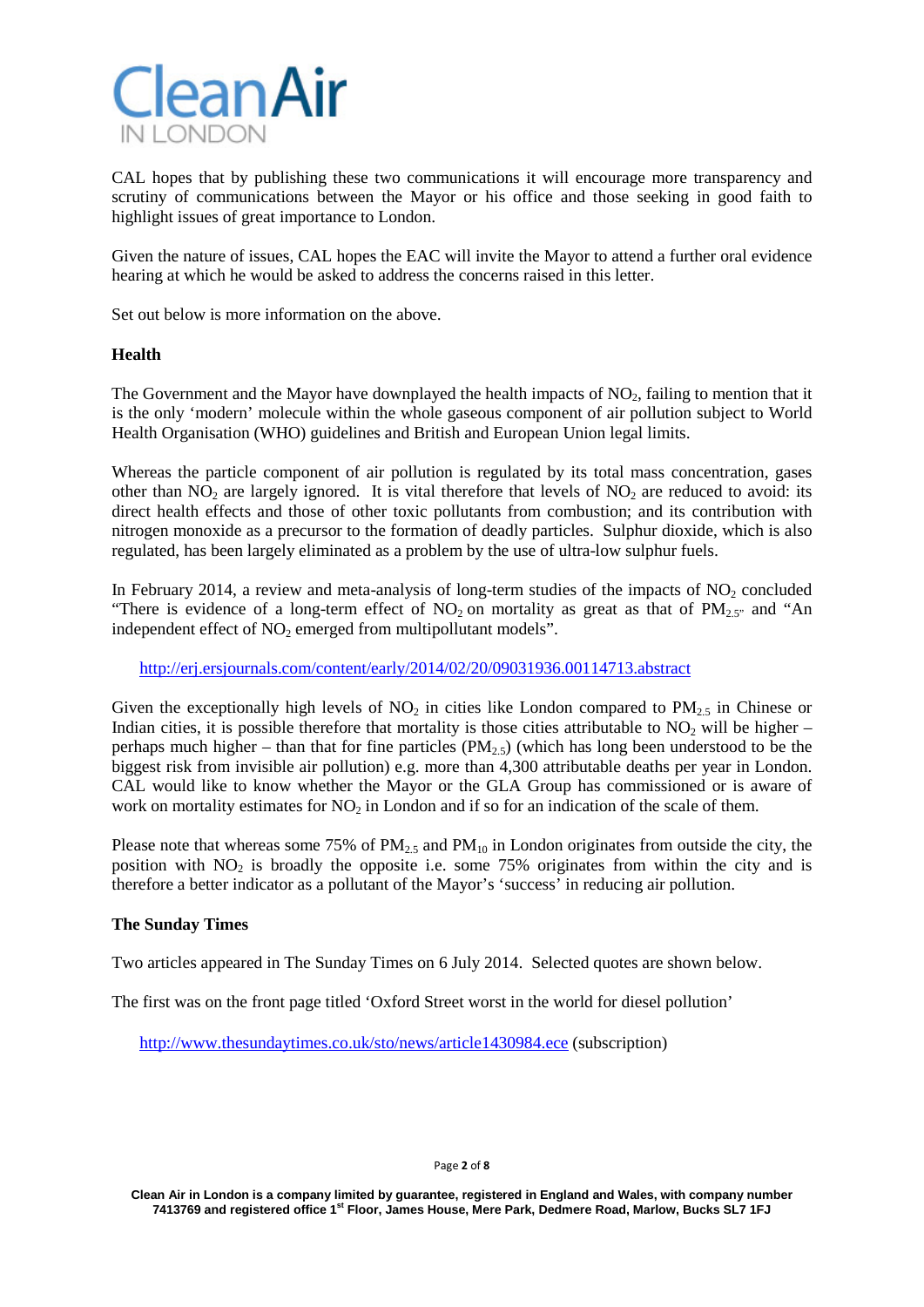

*David Carslaw, who researches vehicle emissions and urban air quality at King's College London, said: "To my knowledge this [level] is the highest in the world in terms of both hourly*  and annual mean. NO<sub>2</sub> concentrations [in Oxford Street] are as high as they have ever been in the *long history of air pollution."*

The article emphasised its focus on  $NO<sub>2</sub>$ , not other pollutants such as  $PM<sub>2.5</sub>$  or  $PM<sub>10</sub>$ , by stating:

*'The average levels of NO2* [in Oxford Street] *are higher than those recorded in Chinese and Indian cities. However, London has lower levels of particulates, which are leftovers from unburnt fuel that create haze and smogs.'*

The second on page 8 was titled 'Diesel fumes choke Tox-ford Street'

[http://www.thesundaytimes.co.uk/sto/news/uk\\_news/article1430986.ece](http://www.thesundaytimes.co.uk/sto/news/uk_news/article1430986.ece) (subscription)

*David Carslaw of King's College, who researches vehicle emissions, said that Oxford Street's annual mean of 135mcg* [micrograms per cubic metre] *was more than three times the EU limit and that levels had exceeded the hourly limit of 200mcg 1,568 times.*

*"To my knowledge this is the highest in the world in terms of both hourly and annual mean. NO2 concentrations [in Oxford Street] are as high as they have ever been in the long history of air pollution," he said.*

*While Oxford Street is the world's worst hotspot for NO<sub>2</sub>, many other places in Britain are breaching EU rules. In central Glasgow NO2 levels have averaged 67mcg this year and peaked at 213mcg. In Bath they averaged 48mcg and reached 269mcg.*

*Boris said: Such measures have been considered in London but a spokeswoman for Boris Johnson, the mayor, said that while NO2 might be high, levels of other pollutants such as particulates were "lower than in many world cities". Johnson has announced an ultra-lowemissions zone in central London but not until 2020.*

The article explained the connection between  $NO<sub>2</sub>$  and diesel exhaust.

# **Confirmation by King's College London**

On 10 July 2014 KCL published a helpful explanation of its findings and reasoning. See:

<http://www.londonair.org.uk/london/asp/news.asp?NewsId=OxfordStHighNO2&StartIndex=11>

### **Written evidence from the Mayor**

The Mayor submitted written evidence to the EAC dated 28 August 2014.

[http://data.parliament.uk/writtenevidence/committeeevidence.svc/evidencedocument/environment](http://data.parliament.uk/writtenevidence/committeeevidence.svc/evidencedocument/environmental-audit-committee/action-on-air-quality/written/11957.html) [al-audit-committee/action-on-air-quality/written/11957.html](http://data.parliament.uk/writtenevidence/committeeevidence.svc/evidencedocument/environmental-audit-committee/action-on-air-quality/written/11957.html)

Page **3** of **8**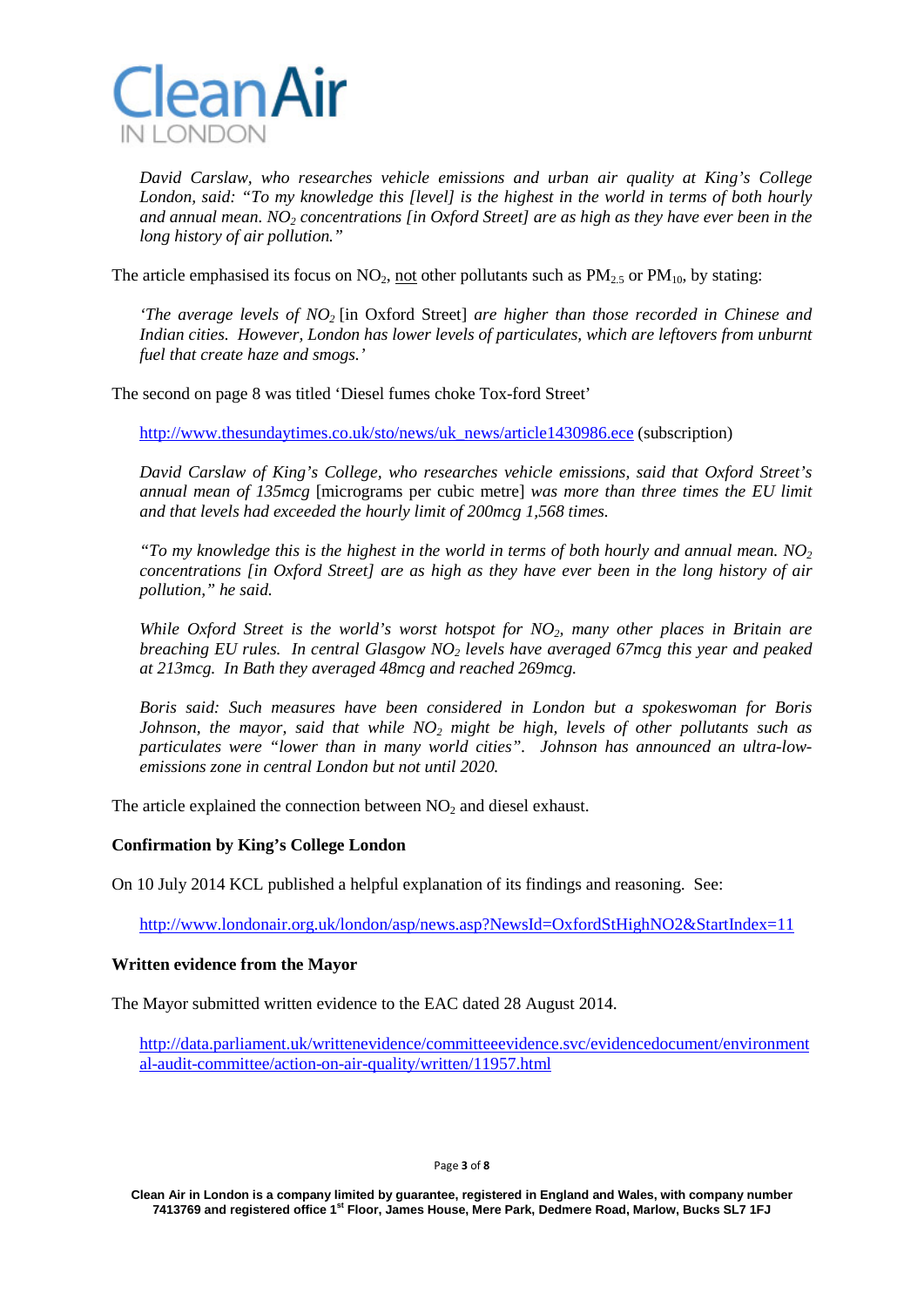

## *Executive summary – para 1.7*

*The Mayor has also taken a lead in raising awareness about air pollution, including through a £1 million no engine idling campaign launched in 2011, on-going support for airTEXT, working with schools and a new public awareness campaign called Breathe Better Together, launching in September. In raising awareness about pollution it is important to do this in a responsible way rather than scare-mongering. Recent claims that London's air quality is the worst in the world are inaccurate and should be refuted as it can negatively impact on people's willingness to walk and cycle more. Research from Barcelona has suggested that for most people the health benefits of physical activity outweigh the health impacts of air pollution by 77:1. [CAL emphasis.]*

*Comparisons to other European and world cities*

*7.1 There have been a number of inaccurate press reports recently about air quality in London compared to other world and European cities. The GLA will shortly be publishing a comprehensive comparative report of city air quality as part of our efforts to better assess progress in improving air quality. [CAL emphasis.]*

*7.2 In assessing air quality it is important to remember that a proper assessment can only meaningfully take place by looking at the full range of pollutants which affect human health (particulate matter, carbon monoxide, lead, sulphur dioxide etc). Focusing on*  $NO<sub>2</sub>$  *does not by itself give a satisfactory understanding of a city's performance in tackling air pollution. Additional weight should be given to those air pollutants where evidence suggests they have a more significant impact on human health.*

*7.3 It is also important to remember that London has the most comprehensive monitoring network of any city in the world. London also has a proud history of locating its monitors in the most polluted places (often on the central reservation of the road or at kerbside). Some cities – especially those where resources may be limited or air pollution is less of a priority – have smaller networks, locate them at "background" sites or may not monitor pollution at all.*

*7.4 The preliminary results from the report show that average levels of NO<sub>2</sub> <i>across monitoring sites near busy roads in Stuttgart, Paris, Munich, Rome and Milan are all higher than those recorded for London. Mexico City's levels are nearly double those of London, and Hong Kong, Istanbul, Beijing and Shanghai all have higher average readings as well.*

# **AMEC report**

A report by AMEC titled 'Comparison of air quality in London with a number of world and EU cities' was published by the GLA on 10 or 11 September 2014. See:

[https://www.london.gov.uk/priorities/environment/publications/comparison-of-air-quality-in](https://www.london.gov.uk/priorities/environment/publications/comparison-of-air-quality-in-london-with-a-number-of-world-and)[london-with-a-number-of-world-and](https://www.london.gov.uk/priorities/environment/publications/comparison-of-air-quality-in-london-with-a-number-of-world-and)

[https://www.london.gov.uk/sites/default/files/Comparison%20of%20Air%20Quality%20in%20W](https://www.london.gov.uk/sites/default/files/Comparison%20of%20Air%20Quality%20in%20World%20Cities%20Slide%20Deck%20FINAL.pdf) [orld%20Cities%20Slide%20Deck%20FINAL.pdf](https://www.london.gov.uk/sites/default/files/Comparison%20of%20Air%20Quality%20in%20World%20Cities%20Slide%20Deck%20FINAL.pdf)

#### Page **4** of **8**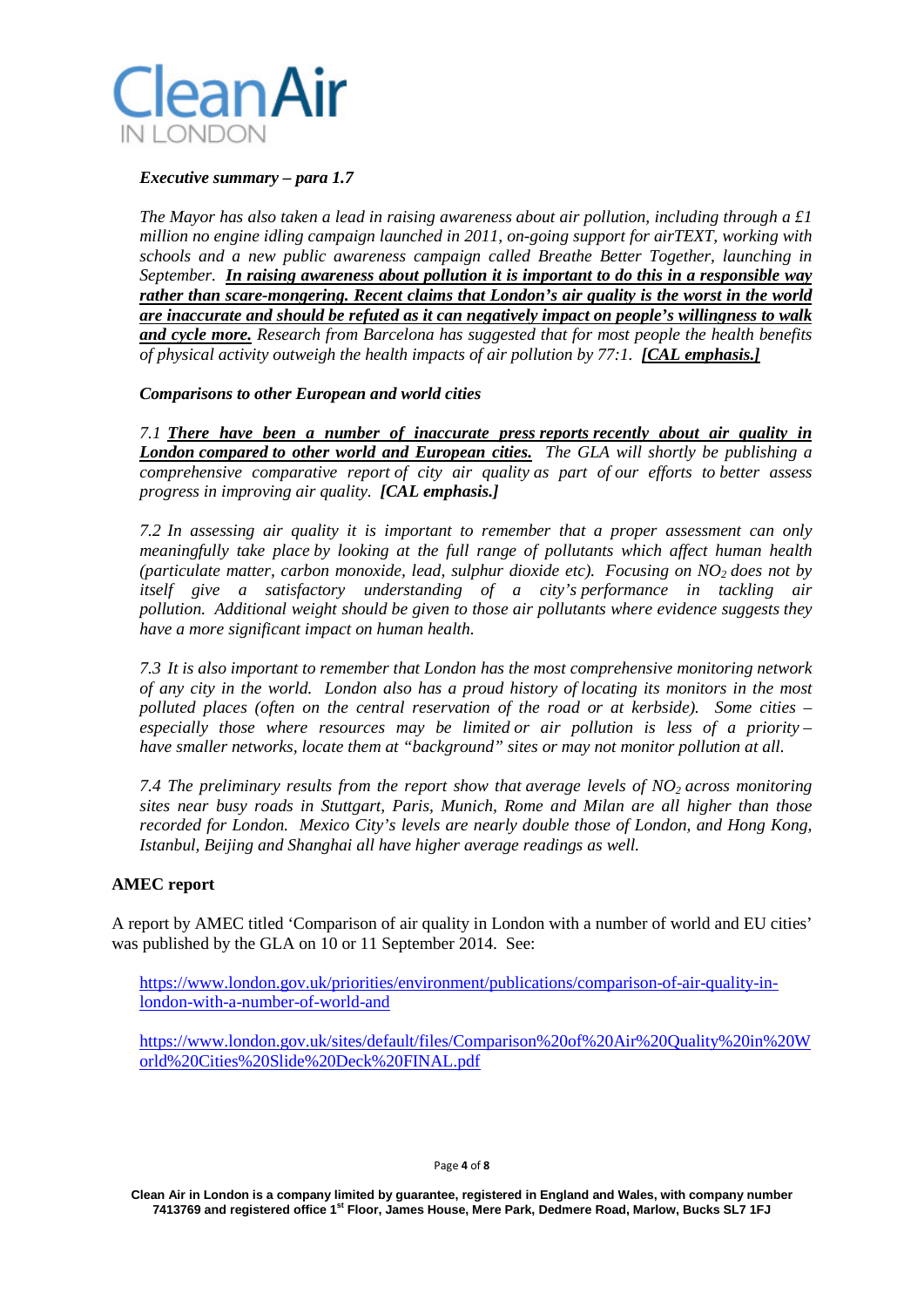

The published version of the AMEC report calculates a City Index for  $NO<sub>2</sub>$  for each year (2008 – 2012) and the five year average in Table 10.1 on page 55. This seems to form the basis of the claims by the Mayor.

The introductory text before the table says "The method described in section 5.2 has been applied to monitored data for the selected cities to calculate indices, to rank the cities by concentrations of individual pollutants." Very oddly, Section 5.2 does not exist in the published final report and the underlying data for the calculations was not published or practically assessable. CAL has been unable therefore to establish the basis for the Mayor's claims.

In CAL's opinion, *inter alia* the report:

- was already out of date by the time it was published i.e. up to 2012 in September 2014 (note for example that the Oxford Street monitor was not operational until 2013). Note also that the Brixton Road monitor was not operational for periods during 2011, 2012 or 2013;
- used new and complex methodology without publishing a practically auditable trail of methodology or underlying data;
- failed to identify a single monitoring station reporting higher levels of  $NO<sub>2</sub>$  than reported at one or more monitoring stations in London e.g. Putney High Street, Brixton Road and Oxford Street; and
- failed completely to address the fundamental point made by KCL i.e. that many roads in central London will tend to have the highest  $NO<sub>2</sub>$  concentrations of anywhere in the world.

CAL has been saying and publishing evidence since 2012 that London had reported the highest levels of  $NO<sub>2</sub>$  of any capital city in Europe.

In CAL's opinion therefore, there are serious questions about the value of the report being presented by the Mayor in the context of the debate and concern about actual monitored levels of  $NO<sub>2</sub>$  in London. Worse, the Mayor's statements on the issue, presumably based at least in part on the report, seem to downplay the serious health risks faced by Londoners relative to other European cities.

Please note that CAL is not criticising in any way AMEC or its employees rather that the Mayor failed properly to commission the report or draw appropriate conclusions from it.

# **Oral evidence from the Mayor to the EAC**

The Mayor gave oral evidence to the EAC on 10 September 2014. The transcript can be read here:

[http://data.parliament.uk/writtenevidence/committeeevidence.svc/evidencedocument/environment](http://data.parliament.uk/writtenevidence/committeeevidence.svc/evidencedocument/environmental-audit-committee/action-on-air-quality/oral/12461.pdf) [al-audit-committee/action-on-air-quality/oral/12461.pdf](http://data.parliament.uk/writtenevidence/committeeevidence.svc/evidencedocument/environmental-audit-committee/action-on-air-quality/oral/12461.pdf)

### *Opening remarks*

*"The final point I would like to make is that London, contrary to what you may have read in the papers, is by no means the worst polluted city in the world, let alone even in Europe. Mexico City has roughly double the problem that we do. Hong Kong, Istanbul, Shanghai, Beijing are all way ahead of us, or behind us if you like. In Europe you might look at Stuttgart, Paris, Rome, Milan*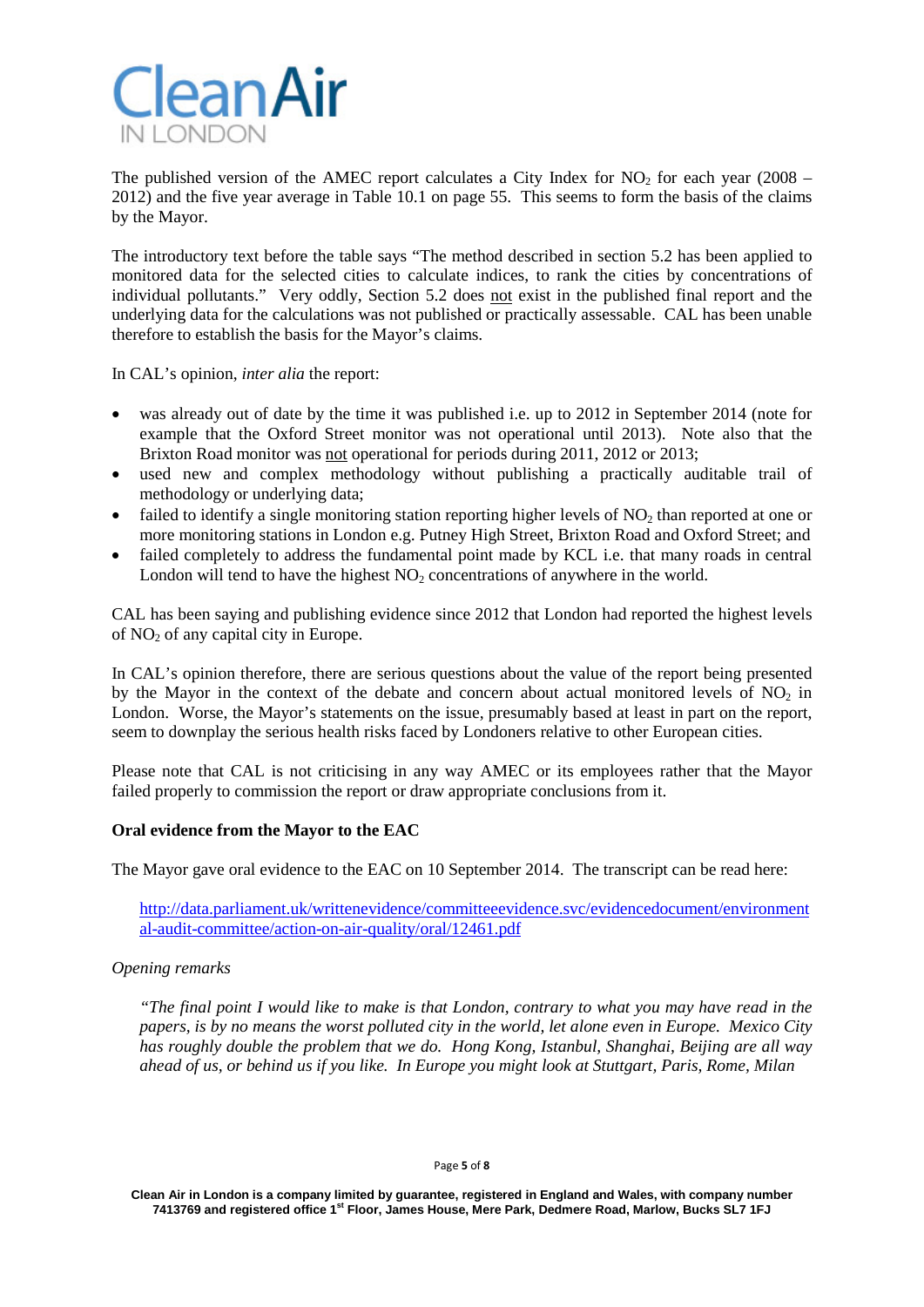

*that are much worse than us. Even a city like Munich has worse air pollution than London. So I welcome the opportunity to be here and to clear the air on that one."*

# Actual monitored levels of NO<sub>2</sub>

Levels of actual monitored levels of  $NO<sub>2</sub>$  at the worst sites in London and Marylebone Road can be seen on the excellent London Air Quality Network website managed by KCL. The links below show air pollution levels in 2014 (and earlier years) and graphs of  $NO<sub>2</sub>$  levels since 2008.

Oxford Street – data then graph. Note site began operation in 2013

[http://www.londonair.org.uk/london/asp/publicstats.asp?region=0&site=WM6&la\\_id=&network=](http://www.londonair.org.uk/london/asp/publicstats.asp?region=0&site=WM6&la_id=&network=All&postcode=&MapType=Google&VenueCode) [All&postcode=&MapType=Google&VenueCode=](http://www.londonair.org.uk/london/asp/publicstats.asp?region=0&site=WM6&la_id=&network=All&postcode=&MapType=Google&VenueCode)

[http://www.londonair.org.uk/london/asp/advgraphssiteplot.asp?CBXSpecies2=NO2m&day1=1&](http://www.londonair.org.uk/london/asp/advgraphssiteplot.asp?CBXSpecies2=NO2m&day1=1&month1=jan&year1=2008&day2=16&month2=oct&year2=2014&period=hourly&graphtype=Image&Submit=plot+the+graph&site=WM6&res=6) [month1=jan&year1=2008&day2=16&month2=oct&year2=2014&period=hourly&graphtype=Ima](http://www.londonair.org.uk/london/asp/advgraphssiteplot.asp?CBXSpecies2=NO2m&day1=1&month1=jan&year1=2008&day2=16&month2=oct&year2=2014&period=hourly&graphtype=Image&Submit=plot+the+graph&site=WM6&res=6) [ge&Submit=plot+the+graph&site=WM6&res=6](http://www.londonair.org.uk/london/asp/advgraphssiteplot.asp?CBXSpecies2=NO2m&day1=1&month1=jan&year1=2008&day2=16&month2=oct&year2=2014&period=hourly&graphtype=Image&Submit=plot+the+graph&site=WM6&res=6)

Brixton Road – data then graph. Note: site was not in operation for most of 2012 and 2013

[http://www.londonair.org.uk/london/asp/publicstats.asp?region=0&site=LB4&Maptype=Google](http://www.londonair.org.uk/london/asp/publicstats.asp?region=0&site=LB4&Maptype=Google&mapview=all&statyear=2014&la_id=&zoom=9&lat=51.475&lon=-0.11982399999999416&laEdge=N) [&mapview=all&statyear=2014&la\\_id=&zoom=9&lat=51.475&lon=-](http://www.londonair.org.uk/london/asp/publicstats.asp?region=0&site=LB4&Maptype=Google&mapview=all&statyear=2014&la_id=&zoom=9&lat=51.475&lon=-0.11982399999999416&laEdge=N) [0.11982399999999416&laEdge=N](http://www.londonair.org.uk/london/asp/publicstats.asp?region=0&site=LB4&Maptype=Google&mapview=all&statyear=2014&la_id=&zoom=9&lat=51.475&lon=-0.11982399999999416&laEdge=N)

[http://www.londonair.org.uk/london/asp/advgraphssiteplot.asp?CBXSpecies2=NO2m&day1=1&](http://www.londonair.org.uk/london/asp/advgraphssiteplot.asp?CBXSpecies2=NO2m&day1=1&month1=jan&year1=2008&day2=16&month2=oct&year2=2014&period=hourly&graphtype=Image&Submit=plot+the+graph&site=LB4&res=6) [month1=jan&year1=2008&day2=16&month2=oct&year2=2014&period=hourly&graphtype=Ima](http://www.londonair.org.uk/london/asp/advgraphssiteplot.asp?CBXSpecies2=NO2m&day1=1&month1=jan&year1=2008&day2=16&month2=oct&year2=2014&period=hourly&graphtype=Image&Submit=plot+the+graph&site=LB4&res=6) [ge&Submit=plot+the+graph&site=LB4&res=6](http://www.londonair.org.uk/london/asp/advgraphssiteplot.asp?CBXSpecies2=NO2m&day1=1&month1=jan&year1=2008&day2=16&month2=oct&year2=2014&period=hourly&graphtype=Image&Submit=plot+the+graph&site=LB4&res=6)

Marylebone Road – data then graph. Note: Mayor is believed to be operating targeted electronic measures to reduce air pollution from traffic near this site

[http://www.londonair.org.uk/london/asp/publicstats.asp?region=0&site=MY1&Maptype=Google](http://www.londonair.org.uk/london/asp/publicstats.asp?region=0&site=MY1&Maptype=Google&mapview=all&statyear=2014&la_id=&zoom=9&lat=51.475&lon=-0.11982399999999416&laEdge=N) [&mapview=all&statyear=2014&la\\_id=&zoom=9&lat=51.475&lon=-](http://www.londonair.org.uk/london/asp/publicstats.asp?region=0&site=MY1&Maptype=Google&mapview=all&statyear=2014&la_id=&zoom=9&lat=51.475&lon=-0.11982399999999416&laEdge=N) [0.11982399999999416&laEdge=N](http://www.londonair.org.uk/london/asp/publicstats.asp?region=0&site=MY1&Maptype=Google&mapview=all&statyear=2014&la_id=&zoom=9&lat=51.475&lon=-0.11982399999999416&laEdge=N)

[http://www.londonair.org.uk/london/asp/advgraphssiteplot.asp?CBXSpecies3=NO2m&day1=1&](http://www.londonair.org.uk/london/asp/advgraphssiteplot.asp?CBXSpecies3=NO2m&day1=1&month1=jan&year1=2008&day2=16&month2=oct&year2=2014&period=hourly&graphtype=Image&Submit=plot+the+graph&site=MY1&res=6) [month1=jan&year1=2008&day2=16&month2=oct&year2=2014&period=hourly&graphtype=Ima](http://www.londonair.org.uk/london/asp/advgraphssiteplot.asp?CBXSpecies3=NO2m&day1=1&month1=jan&year1=2008&day2=16&month2=oct&year2=2014&period=hourly&graphtype=Image&Submit=plot+the+graph&site=MY1&res=6) [ge&Submit=plot+the+graph&site=MY1&res=6](http://www.londonair.org.uk/london/asp/advgraphssiteplot.asp?CBXSpecies3=NO2m&day1=1&month1=jan&year1=2008&day2=16&month2=oct&year2=2014&period=hourly&graphtype=Image&Submit=plot+the+graph&site=MY1&res=6)

Putney High St (not façade) – data then graph. Note: Putney Bridge closed for months in 2014

[http://www.londonair.org.uk/london/asp/publicstats.asp?region=0&site=WA7&Maptype=Google](http://www.londonair.org.uk/london/asp/publicstats.asp?region=0&site=WA7&Maptype=Google&mapview=all&statyear=2014&la_id=&zoom=8&lat=51.55020981949534&lon=-0.6567807871093692&laEdge=N) [&mapview=all&statyear=2014&la\\_id=&zoom=8&lat=51.55020981949534&lon=-](http://www.londonair.org.uk/london/asp/publicstats.asp?region=0&site=WA7&Maptype=Google&mapview=all&statyear=2014&la_id=&zoom=8&lat=51.55020981949534&lon=-0.6567807871093692&laEdge=N) [0.6567807871093692&laEdge=N](http://www.londonair.org.uk/london/asp/publicstats.asp?region=0&site=WA7&Maptype=Google&mapview=all&statyear=2014&la_id=&zoom=8&lat=51.55020981949534&lon=-0.6567807871093692&laEdge=N)

### Page **6** of **8**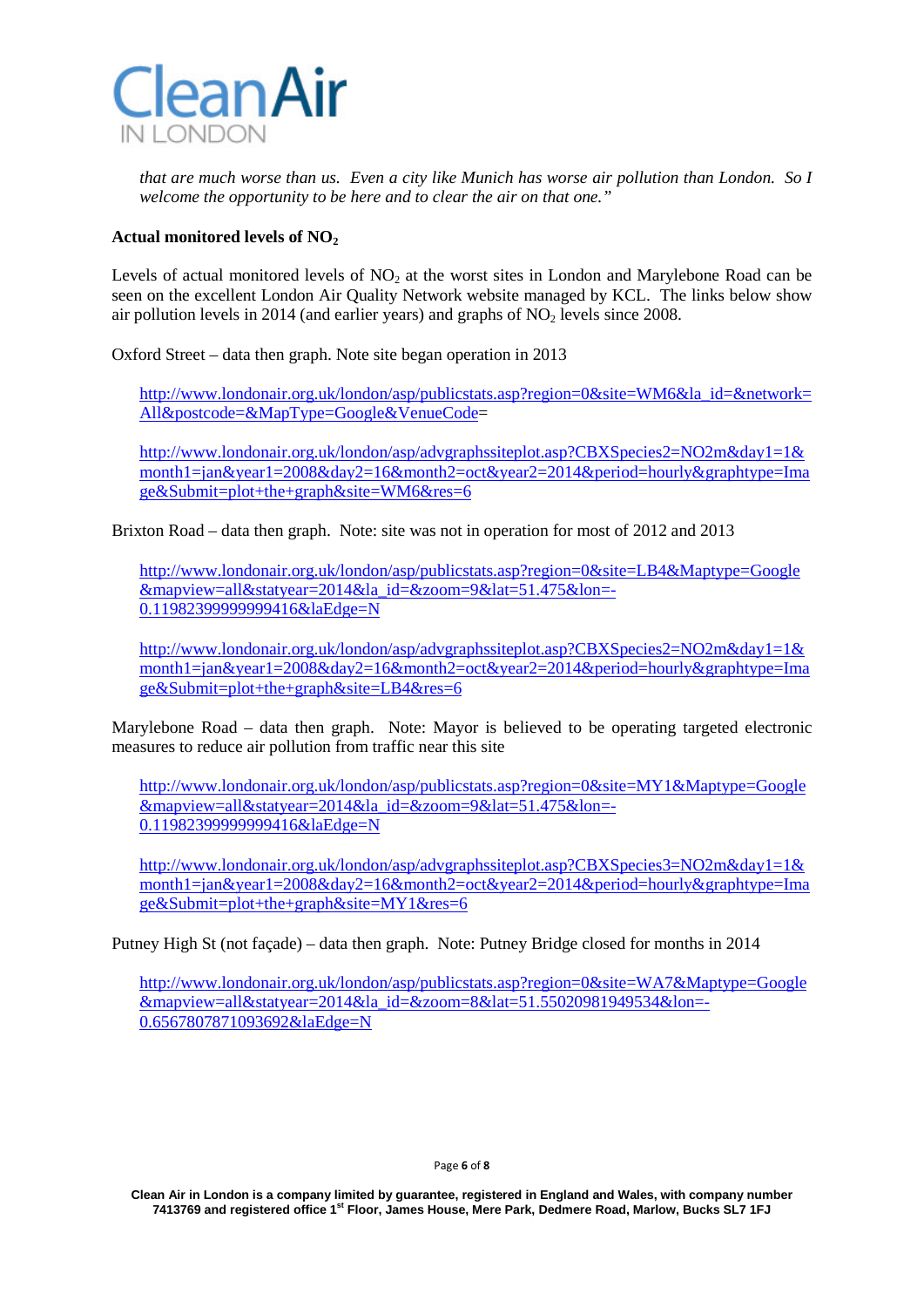

[http://www.londonair.org.uk/london/asp/advgraphssiteplot.asp?CBXSpecies2=NO2m&day1=1&](http://www.londonair.org.uk/london/asp/advgraphssiteplot.asp?CBXSpecies2=NO2m&day1=1&month1=jan&year1=2008&day2=16&month2=oct&year2=2014&period=hourly&graphtype=Image&Submit=plot+the+graph&site=WA7&res=6) [month1=jan&year1=2008&day2=16&month2=oct&year2=2014&period=hourly&graphtype=Ima](http://www.londonair.org.uk/london/asp/advgraphssiteplot.asp?CBXSpecies2=NO2m&day1=1&month1=jan&year1=2008&day2=16&month2=oct&year2=2014&period=hourly&graphtype=Image&Submit=plot+the+graph&site=WA7&res=6) [ge&Submit=plot+the+graph&site=WA7&res=6](http://www.londonair.org.uk/london/asp/advgraphssiteplot.asp?CBXSpecies2=NO2m&day1=1&month1=jan&year1=2008&day2=16&month2=oct&year2=2014&period=hourly&graphtype=Image&Submit=plot+the+graph&site=WA7&res=6)

CAL is concerned that the trend for  $NO<sub>2</sub>$  reported by the Marylebone Road monitor appears to be diverging from that of other monitors in London. CAL would like to know whether the Mayor or the GLA Group has used or encouraged special measures to reduce  $NO<sub>2</sub>$  near the monitor used to report the highest levels of this pollutant to the European Commission i.e. the Marylebone Road monitor used for reporting compliance with Directive 2008/50/EC.

# **Letter from Mayor to KCL**

CAL submitted a Freedom of Information request to the GLA on 13 July 2013 requesting copies of communications between the GLA and KCL in relation to The Sunday Times story. The GLA subsequently volunteered the attached letter to KCL which was dated 14 July 2014 (Appendix 1).

The Mayor's office made *inter alia* a number of statements including:

# "I look forward to continuing to work with King's ERG and **trust that in future more rigour will be applied to public statements made by members of the Group's staff**." **[CAL emphasis]**

CAL has decided exceptionally therefore to publish correspondence it had with the Mayor's office in December 2012 (Appendix 2). As part of a long email exchange CAL said:

# *"I do not accept that my tweeting was false or that it may give rise to a claim for defamation by the Mayor as you seem to imply".* **[CAL emphasis]**

The Mayor's office replied:

# *"There were no threats, veiled or otherwise meant in my email. The Mayor would never seek to silence anyone – he is a journalist after all!! He does, however, think that criticism should be fair and based on fact and I don't know how much more forcefully we can deny the allegation that we are seeking to weaken Europe's AQ laws."* **[CAL emphasis]**

CAL hopes that by publishing these two communications it will encourage more transparency and scrutiny of communications between the Mayor or his office and those seeking in good faith to highlight issues of great importance to London.

# **Survey of MPs understanding of public health risks**

100 MPs responded to a survey for CAL by DODS (Appendix 3). They were asked to 'Rank the following risk factors in terms of the number of early deaths attributable to them in the UK annually: air pollution; alcoholism; obesity; road traffic accidents; and smoking (excluding passive smoking)'.